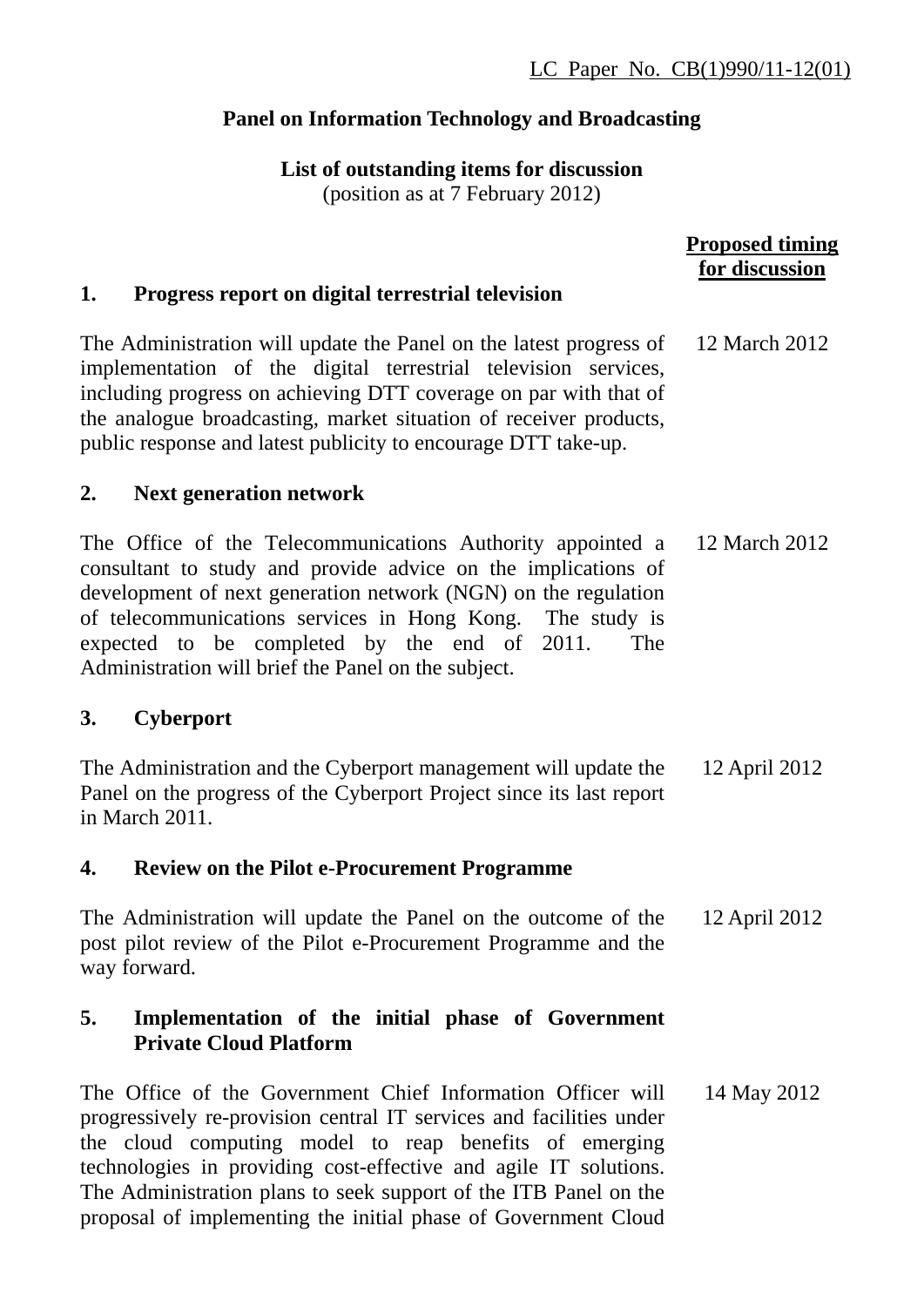Platform, prior to presenting a financial proposal to FC in June 2012 for approval.

### **6. Progress report on digital inclusion**

The Administration will update the Panel on progress of various digital inclusion initiatives undertaken by the Government. will cover the Internet Learning Support Programme, Web Accessibility Campaign, development of ICT-based assistive technology devices for persons with disabilities, the Elderly Portal and findings of the latest digital inclusion survey. 14 May 2012

### **7. Progress update on the E-Government development**

The Administration will update the Panel on the latest progress of E-government development since its last report in June 2011. 11 June 2012

### **8. Progress update for the introduction of Customer Complaint Settlement Scheme**

At the Panel meeting held on 14 June 2010, the Panel was briefed on the outcome of the 18-month pilot programme for the Customer Complaint Settlement Scheme (CCSS) administered by Office of the Telecommunications Authority (OFTA). The Administration agreed to propose a way forward for the CCSS with reference to the views collected in the public consultation and brief the Panel in due course. 11 June 2012

The CCSS is expected to come in place in 2012. The Administration will update the Panel on the progress and the state of operation of the CCSS.

### **9. Facilitating a digital economy under the Digital 21 Strategy**

The Administration will brief the Panel on the progress of the initiatives that facilitate a digital economy under the Digital 21 Strategy since its last update in July 2011. 9 July 2012

# **10. Information security**

The Administration will brief the Panel on the information security programme of the Government since the last update in June 2011. 9 July 2012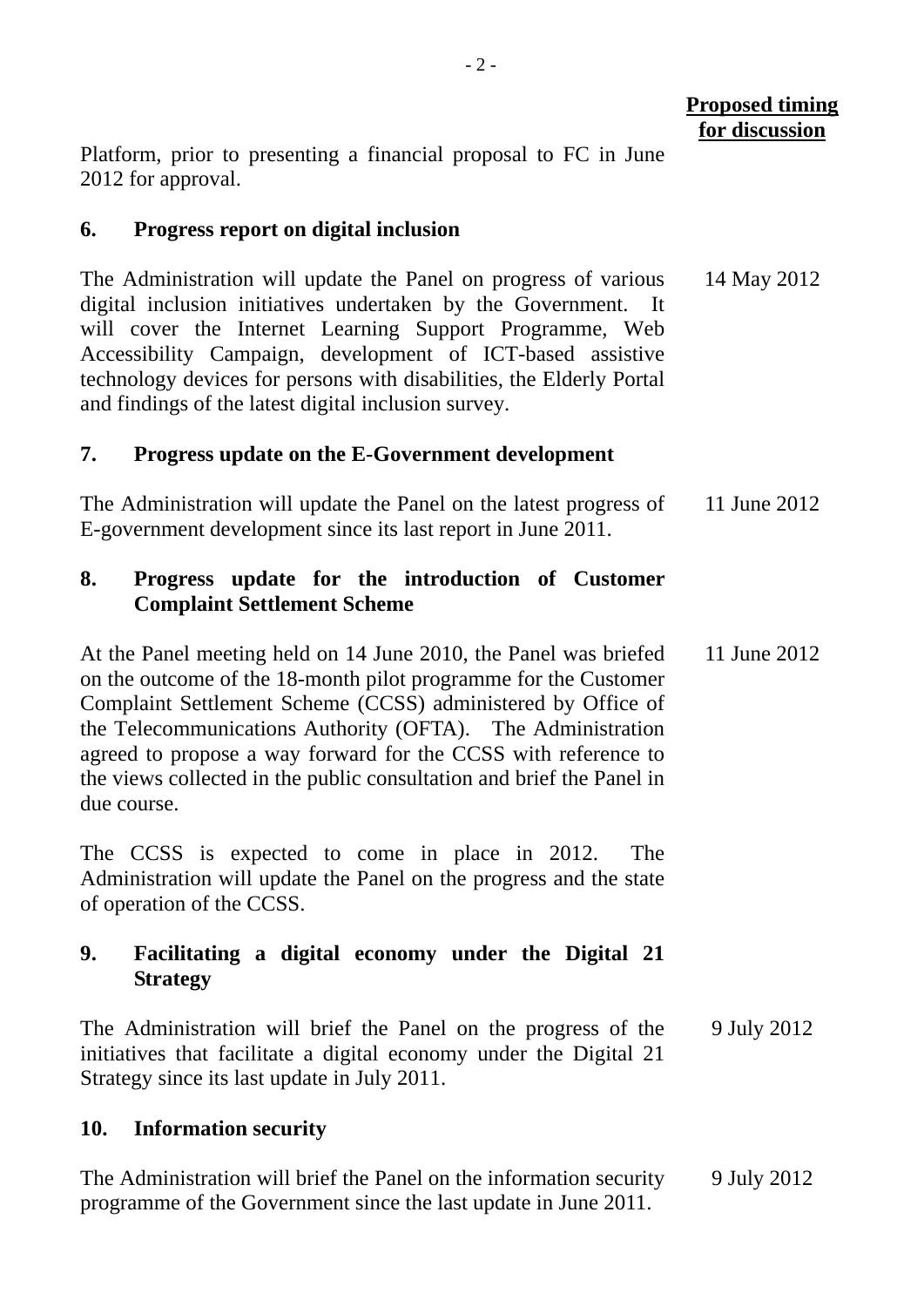# **Proposed timing for discussion**

#### **11. Application for domestic free television programme service licence**

The Administration will brief the Panel on the decision regarding the applications for domestic free television programme service licence. To be confirmed

# **12. Review of Control of Obscene and Indecent Articles Ordinance – second round of public consultation**

The Administration will brief the Panel on the way forward regarding the review of the Control of Obscene and Indecent Articles Ordinance. To be confirmed

### **13. Spectrum trading**

OFTA appointed a consultant to study the feasibility of introducing radio spectrum trading in Hong Kong for facilitating economic and technically efficient use of this scarce public resource. The Administration is examining the recommendations made by the consultant. If it is considered justifiable to pursue the initiative, the Administration will draw up an implementation framework and consult the public, and brief the Panel on the subject accordingly. To be confirmed

### **14. Competition complaints against Television Broadcasts Limited**

The Administration will brief the Panel on the outcome of the Broadcasting Authority's investigation into the competition complaints against Television Broadcasts Limited. To be confirmed

#### **15. RTHK's Community Involvement in Broadcasting Scheme and the establishment of the Community Involvement in Broadcasting Fund**

The Administration will brief the Panel on RTHK's plan to roll out the Community Involvement in Broadcasting Scheme and the set-up of the \$45 million fund for the purpose. Approval will be sought from FC for the establishment of the fund after Panel discussion. To be confirmed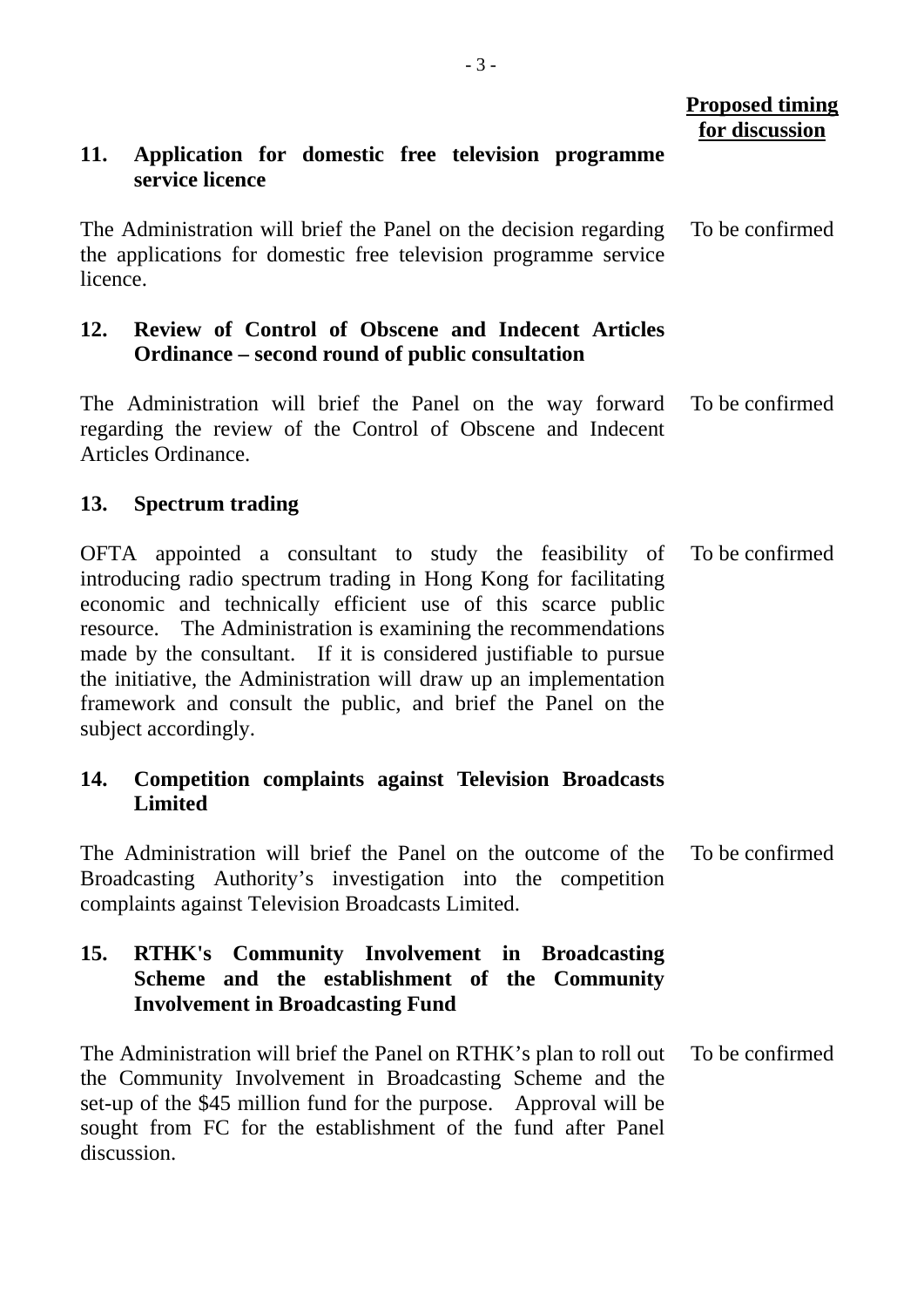### **Proposed timing for discussion**

#### **16. Development of the New Broadcasting House in Tseung Kwan O**

At the Panel meeting held on 14 February 2011, the Panel was briefed on the comprehensive package to support the development in the next few years of Radio Television Hong Kong (RTHK) as the public service broadcaster. The Panel agreed that the development of the New Broadcasting House in Tseung Kwan O should be discussed after completion of the relevant feasibility study. To be confirmed

#### **17. Review on regulation of person-to-person telemarketing calls**

At the Panel meeting on 9 November 2009, the Administration briefed members on the findings of the two opinion surveys commissioned by the OFTA in respect of person-to-person (P2P) telemarketing calls and the actions to be taken in the light of the information collected from the surveys. Some members doubted whether voluntary self-regulation by the industry by way of the Code of Practice (CoP) would be effective in tackling the problems caused by P2P telemarketing calls and considered it necessary to introduce legislation to regulate such calls. To be confirmed

After consultation with the industry, OFTA issued a benchmark CoP with guidelines requesting telemarketers to disclose identity and calling line identification information when making such calls. Telemarketers are also requested to maintain an in-house unsubscribe list for the public to make unsubscribe request.

According to the Administration, industry associations of four business sectors, namely finance, insurance, telecommunications service and call centre, have pledged support for the voluntary self-regulation scheme. The industry associations of insurance companies, banks, restricted licence banks and deposit-taking companies, three major telecommunications operators, two telemarketing industry associations, and a major telecommunications industry association have implemented their own CoP. The Administration will update the Panel on the progress of the implementation of the voluntary CoP after it has operated for some time.